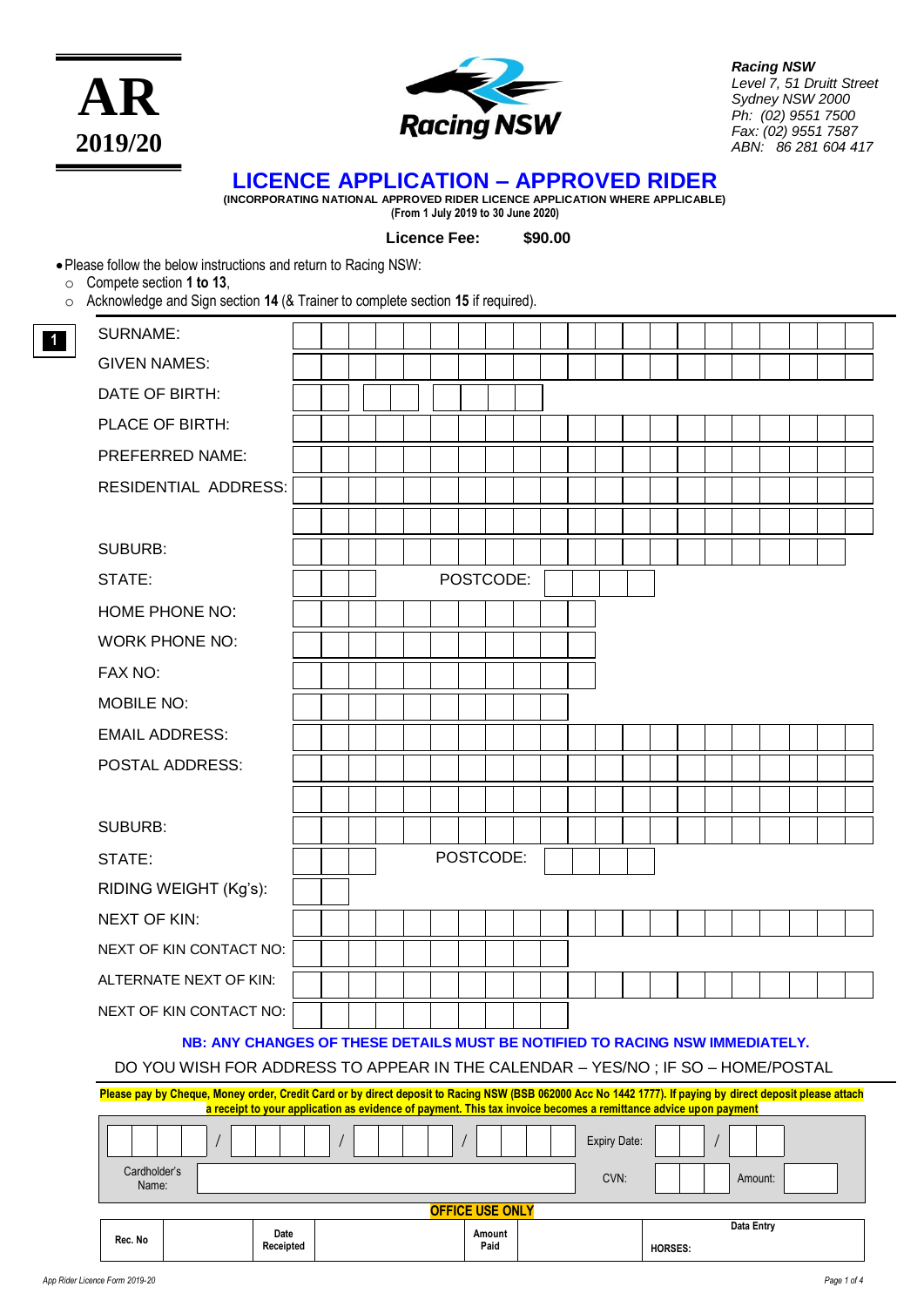| $\mathbf{3}$     | Is your Medical Assessment attached?<br>Yes                                                                                                                                                                                                                                                                                                                                                                                                 | (if no, your application will be considered incomplete)<br>No l        |
|------------------|---------------------------------------------------------------------------------------------------------------------------------------------------------------------------------------------------------------------------------------------------------------------------------------------------------------------------------------------------------------------------------------------------------------------------------------------|------------------------------------------------------------------------|
|                  |                                                                                                                                                                                                                                                                                                                                                                                                                                             |                                                                        |
| 4                | Do you currently hold, or have you previously been issued a<br>licence with another Principal Racing Authority?                                                                                                                                                                                                                                                                                                                             | Yes<br>No                                                              |
|                  |                                                                                                                                                                                                                                                                                                                                                                                                                                             |                                                                        |
|                  |                                                                                                                                                                                                                                                                                                                                                                                                                                             | Do you hold/have you held a Jockey (or Rider) and Trainer Licence      |
|                  |                                                                                                                                                                                                                                                                                                                                                                                                                                             | Yes<br><b>No</b>                                                       |
|                  |                                                                                                                                                                                                                                                                                                                                                                                                                                             |                                                                        |
|                  |                                                                                                                                                                                                                                                                                                                                                                                                                                             |                                                                        |
|                  |                                                                                                                                                                                                                                                                                                                                                                                                                                             | If you answer Yes to any questions from 5 to 12 please provide details |
|                  |                                                                                                                                                                                                                                                                                                                                                                                                                                             |                                                                        |
| 5 <sub>l</sub>   | Are you currently under any ban/restriction imposed by any<br>Racing Authority (except careless riding suspensions)?                                                                                                                                                                                                                                                                                                                        | Yes  <br>No                                                            |
| 6 <sup>1</sup>   | Are there any charges pending against you, or any open or<br>unfinished inquiries, investigations or matters before any<br>Racing Authority involving you?                                                                                                                                                                                                                                                                                  | Yes<br>No.                                                             |
| 7 <sub>1</sub>   | Have you ever had a licence disqualified, revoked, suspended,<br>withdrawn, refused by any Racing Authority (except careless<br>riding suspensions)?                                                                                                                                                                                                                                                                                        | Yes<br>No                                                              |
| $\boldsymbol{8}$ | Are you currently incapacitated due to an injury which is subject<br>of a Worker's Compensation Claim?                                                                                                                                                                                                                                                                                                                                      | Yes<br>No                                                              |
| 9                | Have you been incapacitated in the last 10 years?                                                                                                                                                                                                                                                                                                                                                                                           | No.<br>Yes                                                             |
| 10               | Do you own or hold an interest in any horse(s) for racing<br>purposes?                                                                                                                                                                                                                                                                                                                                                                      | No<br>Yes                                                              |
| <b>11</b>        | Have you taken part in any unregistered race meeting in the<br>last 12 months?                                                                                                                                                                                                                                                                                                                                                              | No<br>Yes                                                              |
| 12               | Have you in the previous 10 years been charged with or<br>convicted of a criminal offence, forfeited bail or are there any<br>charges or civil proceedings pending against you?<br>(You may be required to provide a National Police Certificate)<br>***Please note condition b) of this licence: you are<br>required to notify Racing NSW within 14 days if you are<br>charged with or convicted of a criminal offence (LR51(2))<br>refers | No<br>Yes                                                              |
| 13               | Please provide the details of the last race meeting you rode.                                                                                                                                                                                                                                                                                                                                                                               |                                                                        |
|                  |                                                                                                                                                                                                                                                                                                                                                                                                                                             |                                                                        |